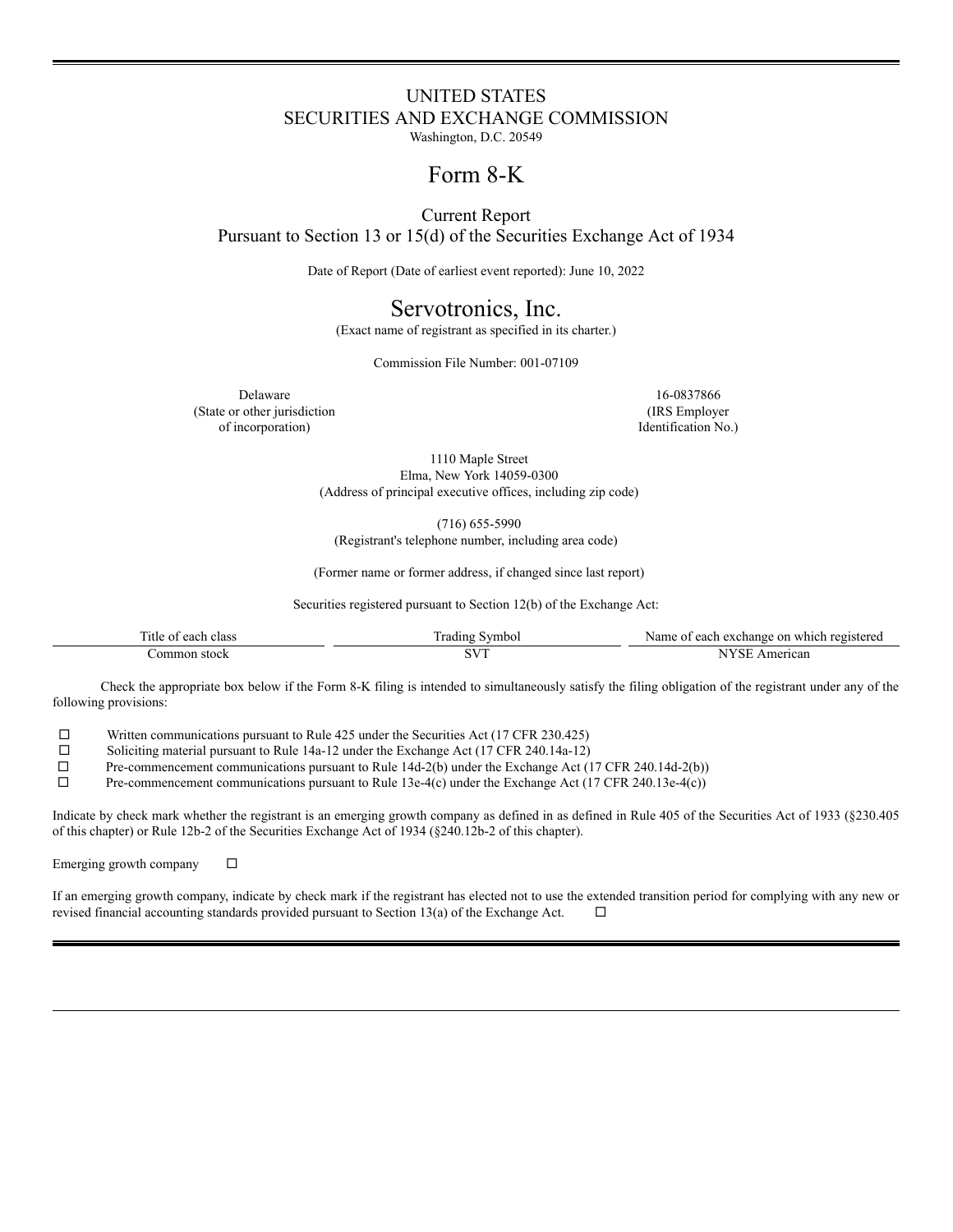#### Item 5.02. Departure of Directors or Certain Officers; Election of Directors; Appointment of Certain Officers; Compensatory Arrangements **of Certain Officers**

On June 10, 2022, the Compensation Committee of the Board of Directors of Servotronics, Inc. (the "Company") approved the 2021 bonus amounts for the Company's executive officers. In accordance with Instruction 1 to Item  $402(c)(2)(iii)$  and (iv) of Regulation S-K, set forth below are the bonus amounts and total compensation for each named executive officer in the Summary Compensation Table on page 21 of the 2022 Proxy Statement, as recalculated to include the value of the 2021 bonus amounts.

|                         |      |              |   | Total        |
|-------------------------|------|--------------|---|--------------|
| Named Executive Officer | Year | <b>Bonus</b> |   | Compensation |
| Lisa F. Bencel          | 2021 | 35,000       |   | 328,644      |
| James C. Takacs         | 2021 | 60,000       | ጡ | 319,053      |
| Kenneth D. Trbovich     | 2021 | $- -$        |   | 853,500      |

### **Item 5.07 Submission of Matters to a Vote of Security Holders**

The 2022 Annual Meeting of the stockholders of the Company was held on June 10, 2022. Stockholders representing 2,146,414 shares, or 85.9% of the 2,498,697 common shares outstanding as of the May 3, 2022, record date were present in person or were represented at the meeting by proxy.

The following Directors were elected by the affirmative vote of a plurality of the votes cast. The results of the voting for each nominee were as follows.

|                         |           | Withhold  | <b>Broker Non-</b> |
|-------------------------|-----------|-----------|--------------------|
| Name                    | For       | Authority | Votes              |
| Edward C. Cosgrove      | 827,432   | 974.556   | 344,426            |
| William F. Farrell, Jr. | 1.248.861 | 553.127   | 344,426            |
| Lucion P. Gygax         | 881,184   | 920,804   | 344,426            |
| Karen L. Howard         | 1,301,290 | 500,698   | 344,426            |
| Christopher M. Marks    | 1,200,197 | 601.791   | 344,426            |
| Evan H. Wax             | 1.248.928 | 553,060   | 344,426            |

The approval of the Servotronics, Inc. 2022 Equity Incentive Plan received the affirmative vote of a majority of the votes cast and was passed. The results of the voting for this proposal were as follows:

| F01         | gains           | entions<br>− | <b>Votes</b><br>Non-<br>.         |
|-------------|-----------------|--------------|-----------------------------------|
| .300<br>106 | .<br>68<br>.W42 | ᠇◡           | $\lambda$ $\sim$<br>$\frac{1}{2}$ |

The advisory approval of executive compensation for 2021 did not receive the affirmative vote of a majority of the votes cast in a non-binding vote. The results of the voting for the advisory vote were as follows:

| F or          | \gainst                   | stentions     | Broker Non-Votes        |
|---------------|---------------------------|---------------|-------------------------|
| 1.77<br>868.1 | $\sim$<br>896<br>$\cdots$ | $\sim$<br>140 | $\sqrt{2}$<br>$\Lambda$ |

The ratification of Freed Maxick CPAs, P.C. as the Company's independent registered public accounting firm for the 2022 fiscal year received the affirmative vote of a majority of the votes cast and was passed. The results of the voting for this proposal were as follows:

| A,<br>IJ<br>$  -$ |  |  |  |
|-------------------|--|--|--|
|                   |  |  |  |